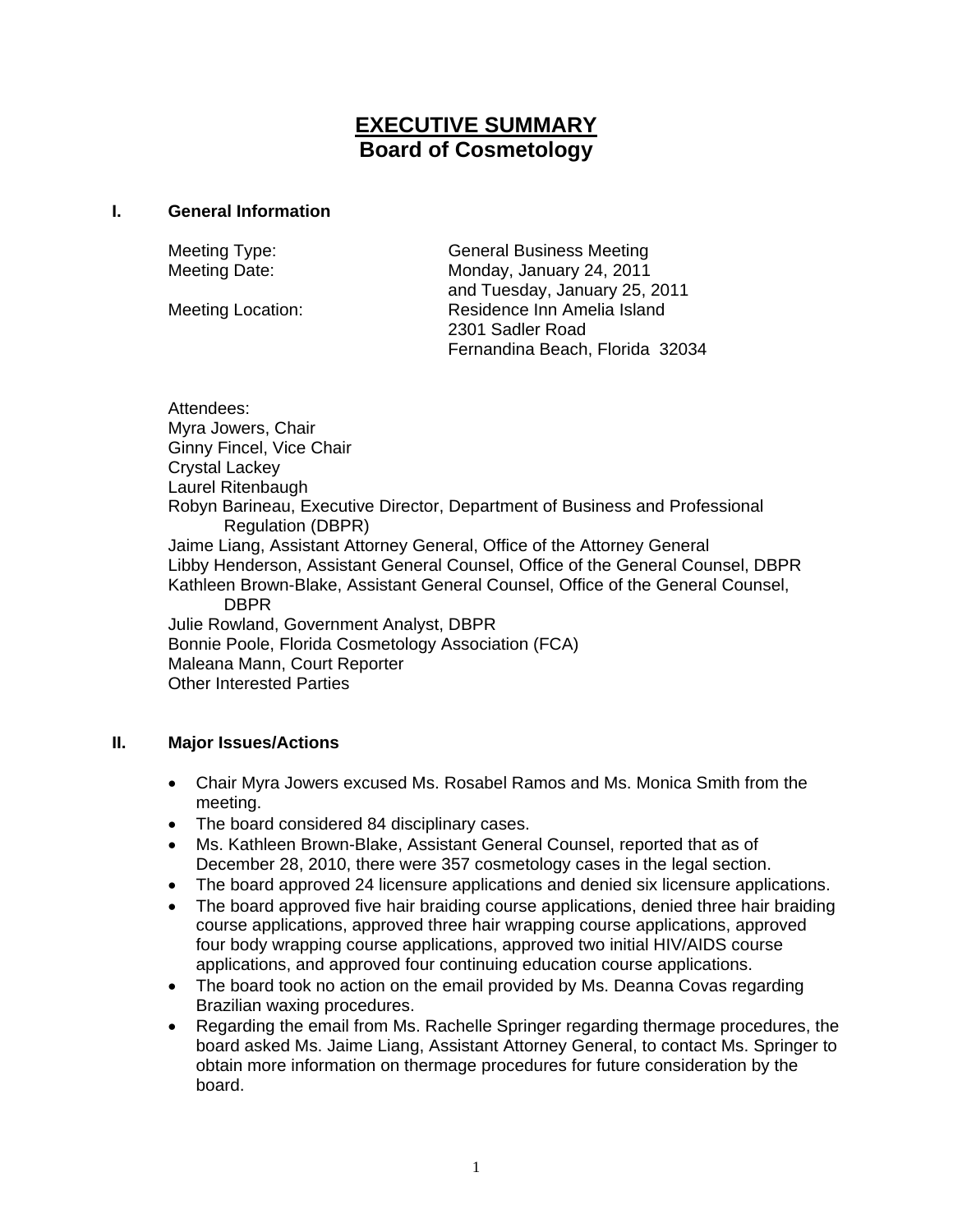- Regarding the email from Mr. Frank Grunewald, Inspector with the Department of Health, Ms. Robyn Barineau, Executive Director, will contact Mr. Grunewald to let him know that the Board of Cosmetology agrees that cosmetologists can massage the head, face, scalp, neck, hands and feet; manicure/pedicure/nail extension specialists can massage the hands and feet; facial specialists can massage the head, face, scalp, and neck; and full specialists can massage the head, face, scalp, neck, hands and feet.
- The board will discuss adding reference dates on hair braiding, hair wrapping, body wrapping, and initial HIV/AIDS course materials at their April meeting.
- Ms. Barineau informed the board that as of September 30, 2010, the balance in their operating account was over \$1.6 million, and the balance in their unlicensed activity account was over \$1.1 million.
- Ms. Barineau informed the board that Florida will be the host state for the 2011 annual meeting of the National Interstate Council of State Boards of Cosmetology (NIC). The meeting will be conducted in Fort Lauderdale. She hopes to be able to conduct the board's first meeting of the 2011-2012 fiscal year in conjunction with the NIC conference.
- Ms. Liang gave an overview of Executive Order 11-01 relating to rulemaking. She added that the board can forward their rule amendments currently be promulgated to the Governor's Office of Fiscal Accountability and Regulatory Reform for consideration. She added that since the board agrees that there is no small business impact on these rule amendments, the Governor's Office of Fiscal Accountability and Regulatory Reform may allow these rules to continue through the rulemaking process. The board agreed to send their rules currently under promulgation to the Governor's Office of Fiscal Accountability and Regulatory Reform for consideration.
- Ms. Barineau informed the board of the following meeting date and location:
	- April 18 and 19, 2011 Tampa

## **III. Legislation/Rule Promulgation**

• Ms. Liang will work with Ms. Barineau to have the board's rules currently being promulgated forwarded to the Governor's Office of Fiscal Accountability and Regulatory Reform for consideration.

## **IV. Action Required**

- Ms. Liang will prepare final orders from this meeting for filing with the Agency Clerk's Office.
- Ms. Liang will contact Ms. Springer to obtain additional information regarding thermage procedures.
- Ms. Barineau will contact Mr. Grunewald to let him know that the Board of Cosmetology agrees that cosmetologists can massage the head, face, scalp, neck, hands and feet; manicure/pedicure/nail extension specialists can massage the hands and feet; facial specialists can massage the head, face, scalp, and neck; and full specialists can massage the head, face, scalp, neck, hands and feet. Board staff will also update the Frequently Asked Questions with this information.